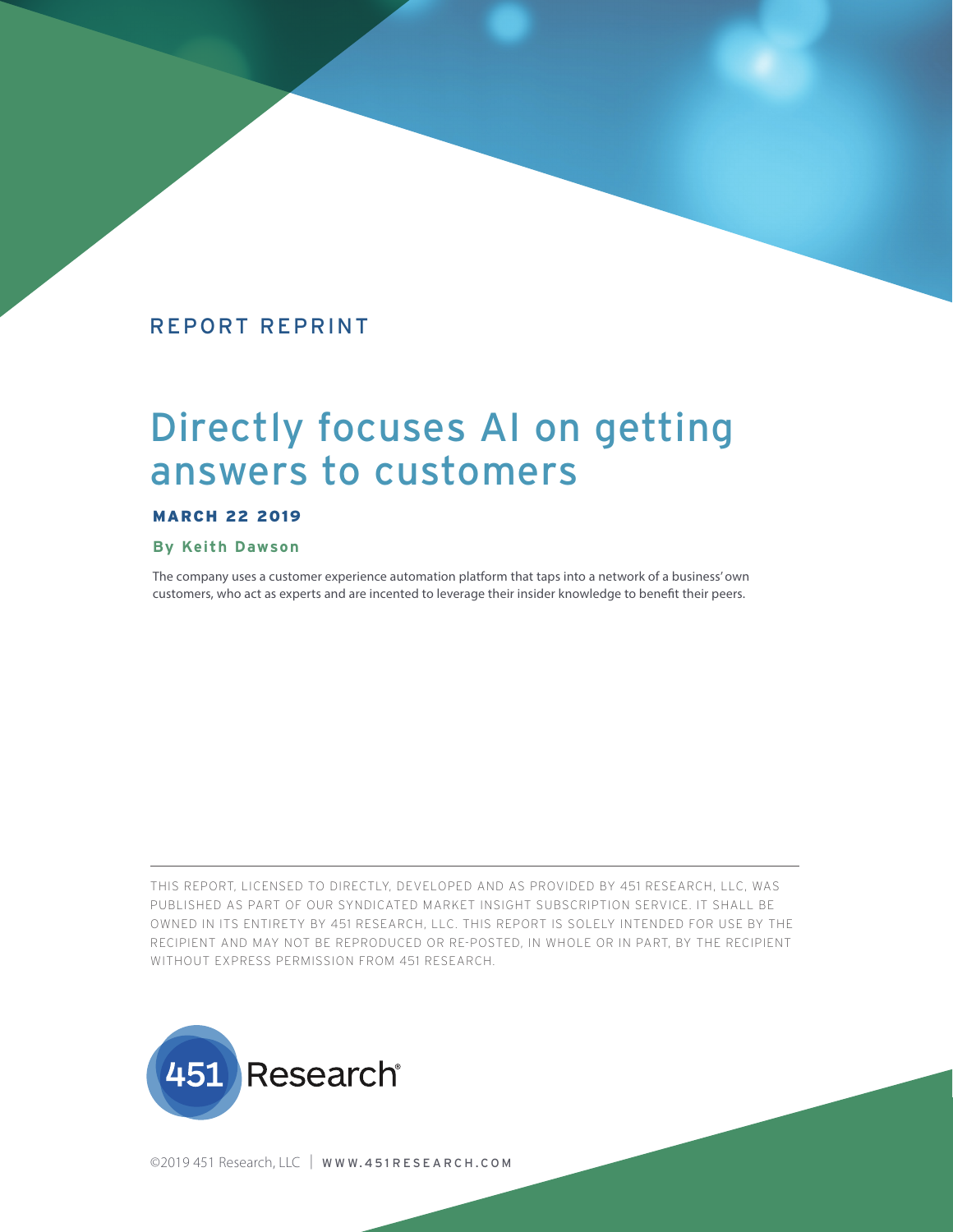## REPORT REPRINT

#### Summary

There are two foundational problems that crop up in customer service delivery: cost and informational accuracy. Contact centers typically solve for cost by adopting labor-optimization tools and practices, and when that stretches to the limit, they often turn to outsourcing, bringing on outside help to meet seasonal volume or to have specific skills on hand. Solving for cost, though, puts pressure on the informational resources of a business. It makes it harder to ensure that contextually relevant and timely solutions to customer problems are delivered consistently. Wringing cost out of the process also leads to increased automation, with both positive and negative effects on service delivery.

Directly has a unique approach to balancing cost and accuracy. The company has taken the idea of outsourcing and brought a 'gig economy' spin to it, melding it with a modern AI approach to sifting through large pools of data for precise nuggets. Directly uses a customer experience (CX) automation platform that taps into a network of a business' own customers, who act as experts and are incented to leverage their insider knowledge to benefit their peers. As they provide more and better answers to questions, they help train an AI engine to improve at the same task.

## 451 TAKE

Service operations – especially contact centers – can benefit from a new approach to managing support knowledge resources. Correct answers to common problems are often hidden within an organization, either in unused data sources or in the minds of experts that cannot be easily accessed and repeated. Directly uses two innovations to get at the right answers: It allows a business to create an ad hoc workforce of experts – and to draw on them when needed for a continually updated source of solutions – and it introduces AI into the process of matching a customer's problem with the most relevant and helpful solution. Separately, each of these is an intriguing idea that could potentially disrupt how customer problems are solved. Together, they prompt a reimagining of the mechanics and economics of service delivery, and point toward a future with a much higher degree of automation and control.

#### Context

Directly was founded in San Francisco in 2011 and brought its platform to market in 2015. The company has 65 employees and has raised \$36m in multiple rounds of funding. Key investors include M12, True Ventures, Costanoa and Northgate. The company's target market is large contact centers, primarily those operated by Fortune 1000 companies in industries like travel, telecom, gaming and software.

The market that Directly operates in is the overlap between knowledge management and contact center outsourcing, although it does not fit squarely into either one. Knowledge management, in particular, has been thorny for contact centers for a long time. The process of gathering, formatting, vetting and then updating content that describes the solutions to common customer problems is often performed on an ad hoc basis. It is time-consuming and expensive; information changes so quickly that managers are often chasing their tails when it comes to making sure agents have current data on product specs and technical solutions.

Borrowing from the community model, Directly uses the knowledge embedded in the experience of a business' customers and partners – people who have presumably gained direct experience with a product. As in a customer community, people's answers are elevated (or demoted) based on how their answers are rated by customers and experts for helpfulness and accuracy. Those that create content for the knowledgebase are financially rewarded based on those ratings, and on the number of times their answers are used to solve problems, thereby creating an incentive to build content that can be revisited repeatedly.

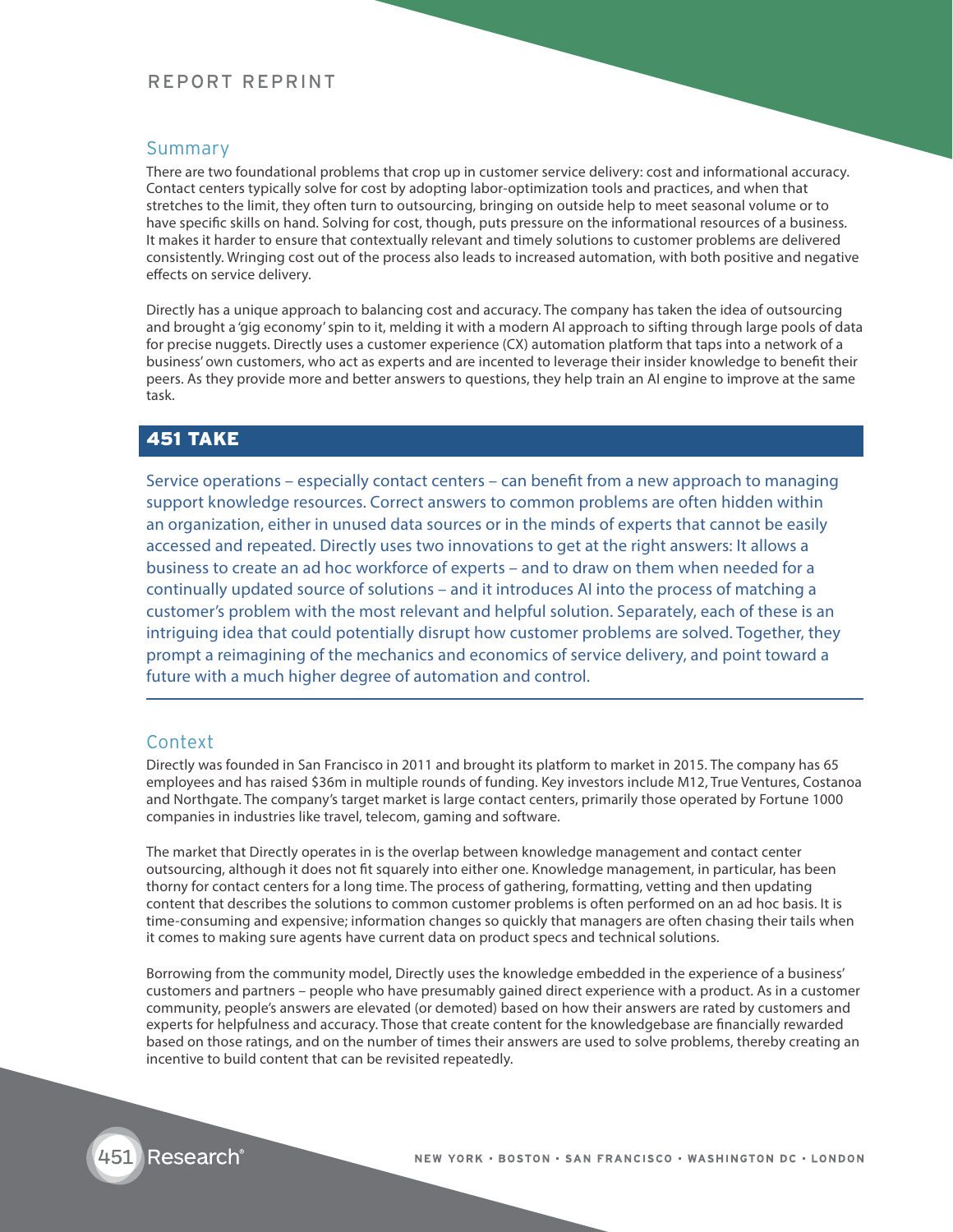#### REPORT REPRINT

Instead of having to contract with an outsourcer to add staff for surges, a company can build a reservoir of experienced content creators that get paid based on the outcome of their work. Companies that have used Directly's model include Microsoft, Airbnb, Samsung, Autodesk and SAP.

#### Products

Directly's platform performs several functions, but it is primarily a mechanism for tracking and interacting with a set of trusted experts creating support content. It plugs into the communication channels used by the contact center, using an AI engine to analyze conversations (with agents or with automated systems) and suggest specific pieces of content that match a customer's query. The AI provides the first line of support to agents and virtual assistants, and manages the escalation to an expert in real time should the system not have an available solution.

Those solutions are delivered to the customer directly through the existing conversational channel, with the expectation that a high percentage of initial queries are resolved without needing human intercession, or even having to create a case or ticket.

Curated content is synchronized with existing knowledgebases from solution partners like Zendesk, Salesforce and Oracle, along with messaging platforms like Helpshift and virtual agents such as Google Dialogflow, Salesforce Einstein Bot and Microsoft Bot Framework. The expert community is tasked with verifying whether particular pieces of information should be matched with specific customer queries, in effect backstopping the AI's suggestions and helping to train the AI to deliver better results over time.

The platform also manages the reward and gamification elements of keeping those experts engaged. The experts are provided with a dashboard showing their current status, earnings to date and their relative position on the solution-provider leaderboard. They are rated based on helpfulness and accuracy, and paid anywhere from \$2-60 per answer – lower than the cost of an agent-assisted interaction.

The potentially disruptive innovation here is that it allows contact centers to simultaneously build a more skilled workforce with a deeper reservoir of solutions and automate a high portion of interactions (even as they retain something of the human touch behind the scenes). Directly's open APIs integrate with leading CRM applications, including Microsoft Dynamics, Salesforce Service Cloud, Oracle Service Cloud and Zendesk, along with existing enterprise knowledgebases, messaging, virtual agents and business intelligence systems.

#### Competition

To a certain extent, Directly's model is unique; there are other companies with pieces of what Directly offers, but we have not seen this combination of human assistance, AI and automation. On one hand, Directly is adjacent to the knowledge management market. Vendors in that space range from big to small, with players like Salesforce, Oracle's RightNow and Inquira, and Microsoft SharePoint competing with the likes of Consona and others coming out of the helpdesk sector. Newcomers like Shelf.io have also started using AI to manage knowledgebases.

Directly also sees competition in the vast contact center outsourcer market, and in providers of AI for customer support, including those that power chatbots and virtual assistants – companies like Kore.ai, Reply.ai, IPsoft and Interactions. It is probably fairer at this stage to see each of those sectors as complementary, with Directly providing integrations and APIs to feed tools emerging from those markets. Down the line, however, it is likely that, if Directly's hybrid model makes inroads, others will adapt accordingly – especially the chatbot AI firms.